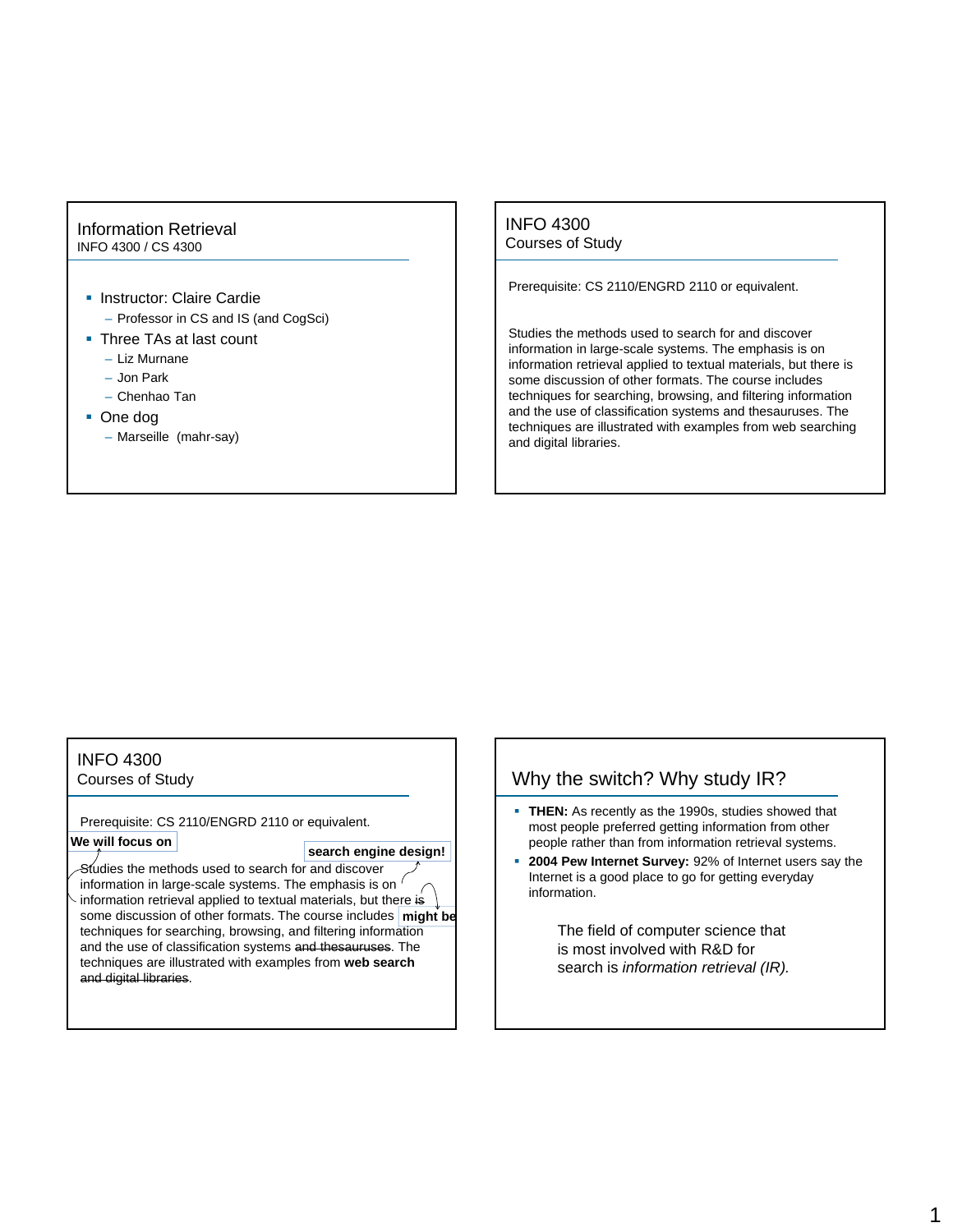## Manning, Schuetze, Raghavan [2009]1

• Information Retrieval (IR) is finding material (usually documents) of an unstructured nature (usually text) that satisfies an information need from within large collections (usually stored on computers).

<sup>1</sup> One of the text books we will draw from. (Freely available online.)

#### Basic assumptions of IR

- Collection: A set of documents – Assume it is a static collection for the moment
- Goal: Retrieve documents with information that is relevant to the user's information need and helps the user complete a task

6



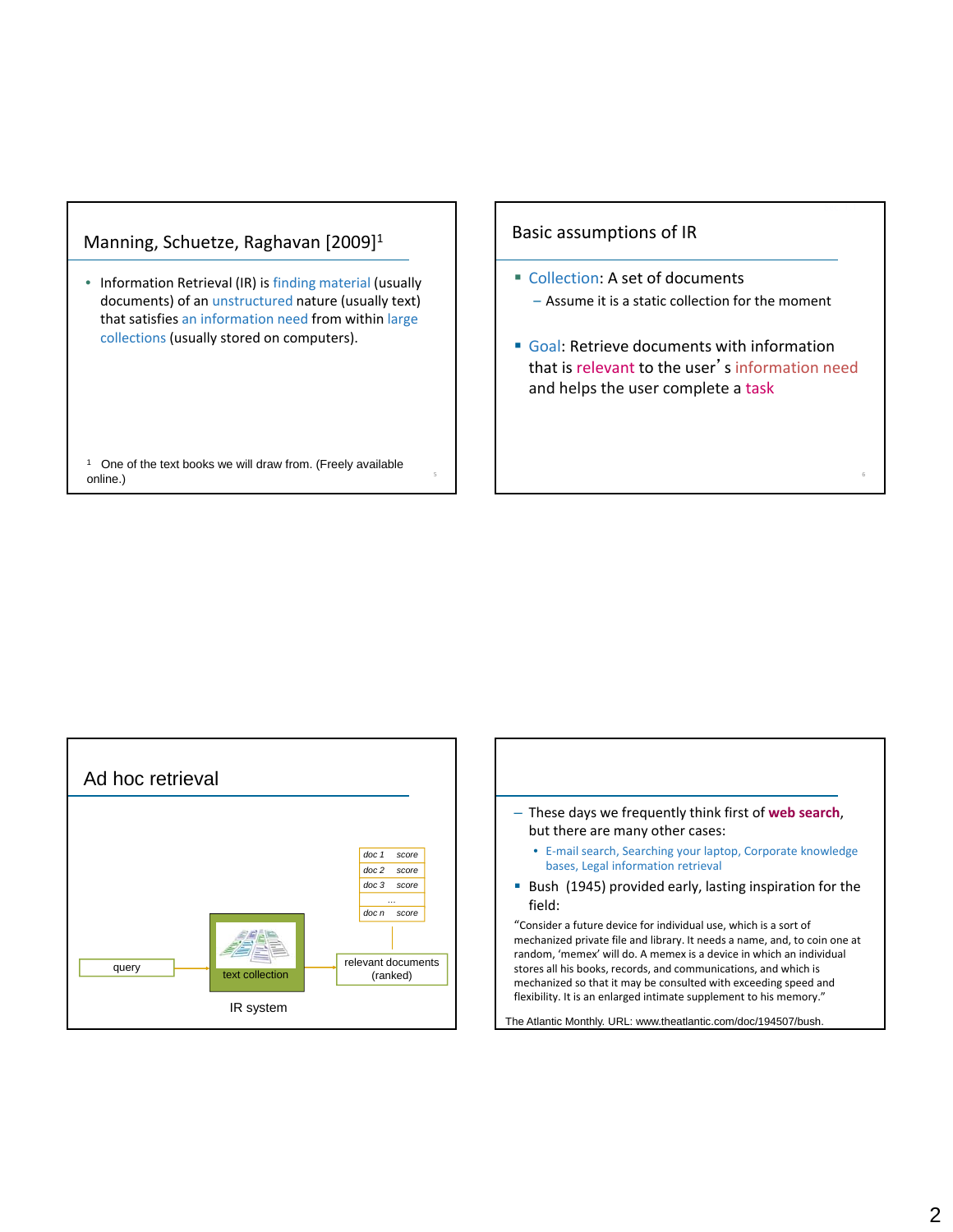

# **Agility: Not just for high energy** dogs

I used to watch agility trials on TV back when I had cable. Back when I had time to relax on a weekend morning and watch stuff on the "boob tube." Basically, back before I had a dog. Before I even imagined I would have a dog. It was sort of a pipe dream of mine to do agility with the dog I would have someday.



And then I got a dog! A Border Collie/Golden Retriever mix. A dog who would surely be suited for agility. But as it turned out, she looked more like this than this.

# Many Cornell Connections

- Gerard Salton
	- Father of IR
	- Co-founded our CS department
- Amit Singhal
	- PhD student of Salton's
	- Head of "search" at Google
	- Totally rewrote the search code at Google in 2001



# Croft, Metzler & Strohman (2010)2

- *"Information retrieval is a field concerned with the structure, analysis, organization, storage, searching, and retrieval of information."* (Salton, 1968)
- **General definition that can be applied to many** types of information and search applications
- **Primary focus of IR since the 50s has been on** *text* and *documents*

<sup>2</sup> Another text book we'll draw from. (Can rent from Amazon.)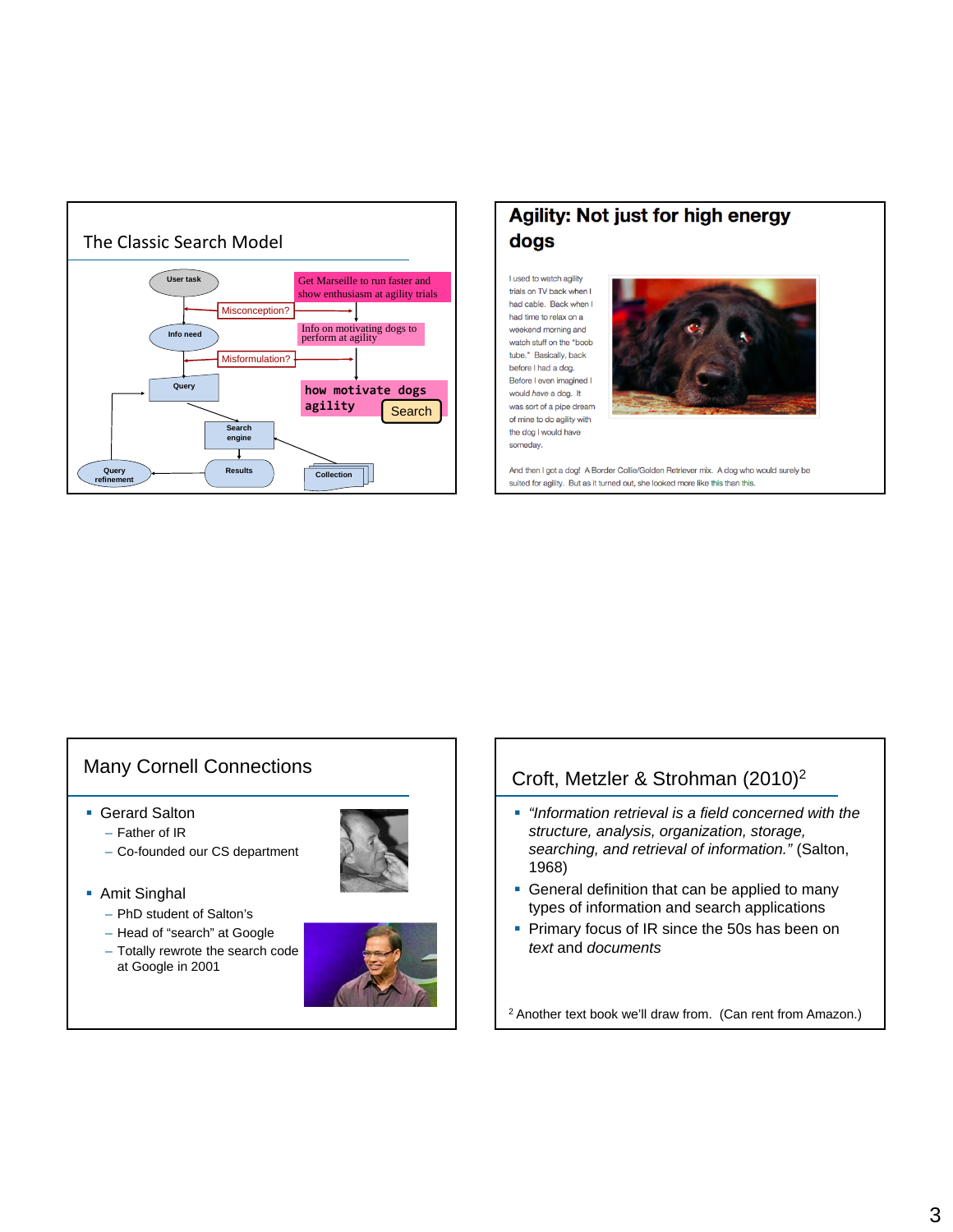## What is a Document?

#### **Examples:**

- web pages, email, books, news stories, scholarly papers, text messages, Word™, Powerpoint™, PDF, forum postings, patents, IM sessions, Tweets, etc.
- Common properties
	- Significant text content
	- Some structure (e.g., title, author, date for papers; subject, sender, destination for email)

#### Documents vs. Database Records

- Database records (or *tuples* in relational databases) are typically made up of well-defined fields (or *attributes*)
	- e.g., bank records with account numbers, balances, names, addresses, social security numbers, dates of birth, etc.
- **Easy to compare fields with well-defined** semantics to queries in order to find matches
- **Text is more difficult**

# Documents vs. Database Records

- **Example bank database query** 
	- *Find records with balance > \$50,000 in branches located in Ithaca, NY.*
	- Matches easily found by comparison with field values of records
- **Example search engine query** 
	- *bank scandals in southern ny*
	- This text must be compared to the text of entire news stories

## Comparing Text

- **Comparing the query text to the document text** and determining what is a good match is the core issue of information retrieval
- **Exact matching of words is not enough** 
	- Many different ways to write the same thing in a "natural language" like English
	- e.g., does a news story containing the text *"bank director in Ithaca steals funds"* match the query?
	- Some stories will be better matches than others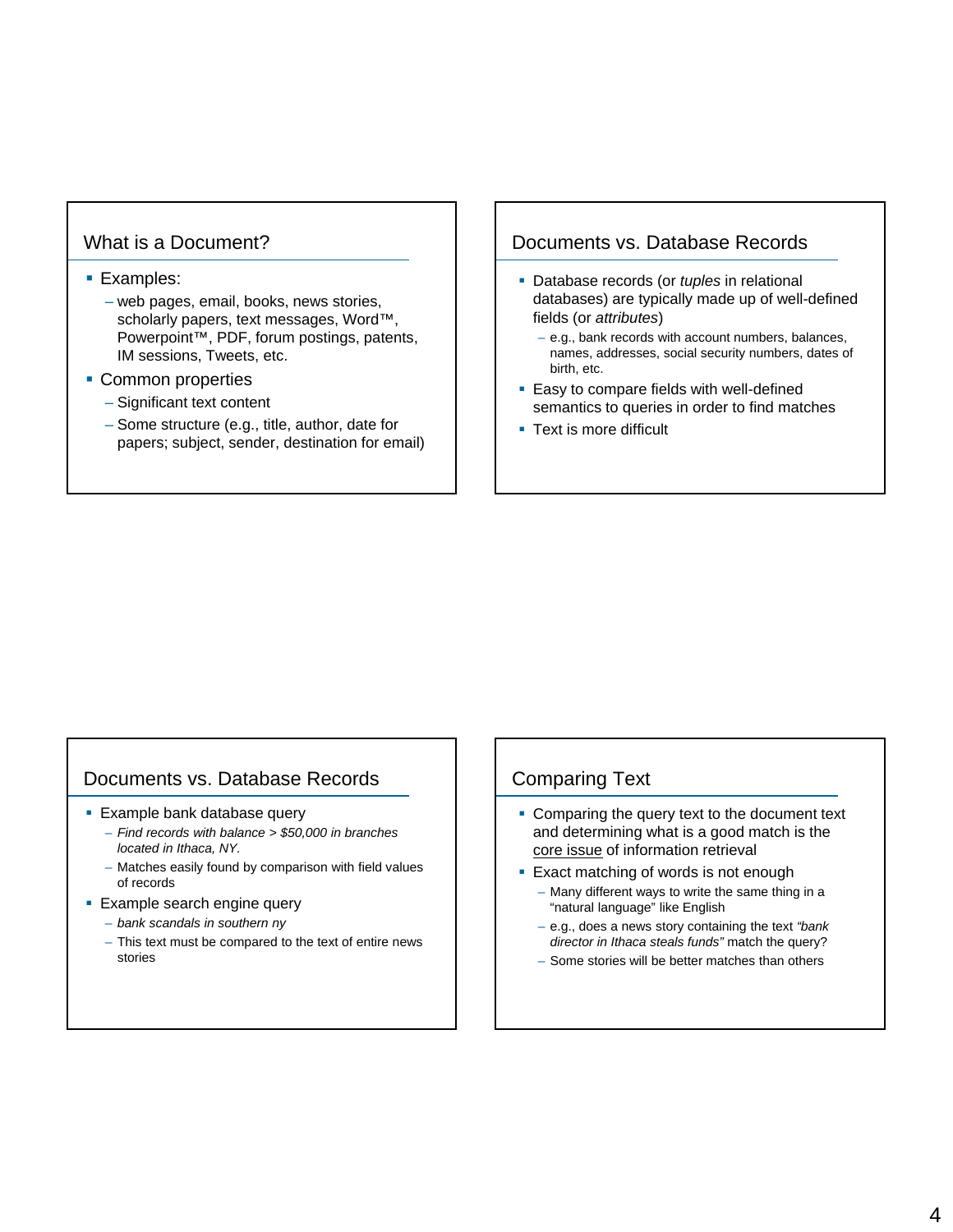## Dimensions of IR

- **IR is more than just text, and more than** just web search
	- although these are central
- **People doing IR work with different media,** different types of search applications, and different tasks

## Other Media

- **-** New applications increasingly involve new media
	- e.g., video, photos, music, speech
- **EXECUTE:** Like text, content is difficult to describe and compare
	- text may be used to represent them (e.g. tags)
- IR approaches to search and evaluation are appropriate



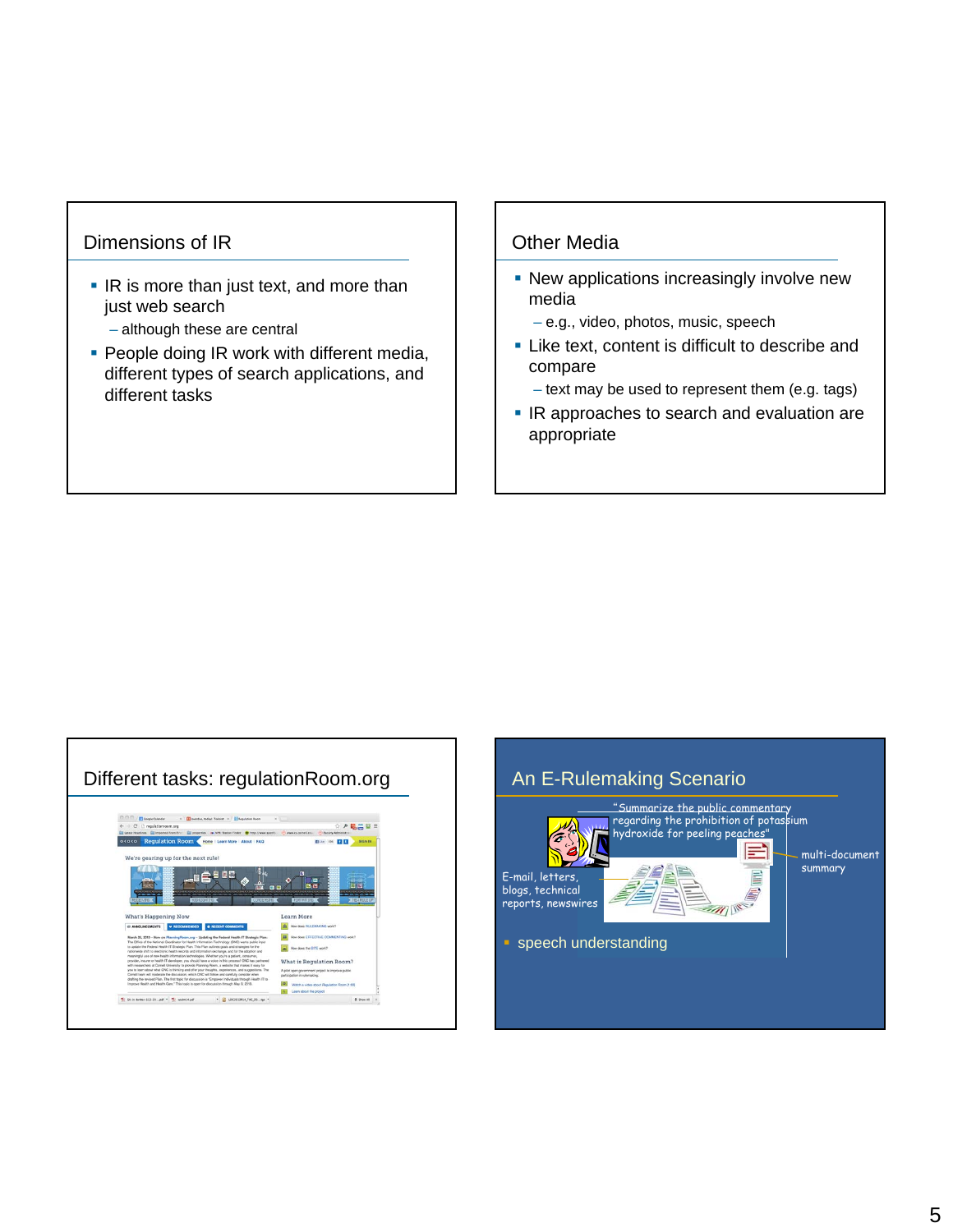

# An E-Rulemaking Scenario





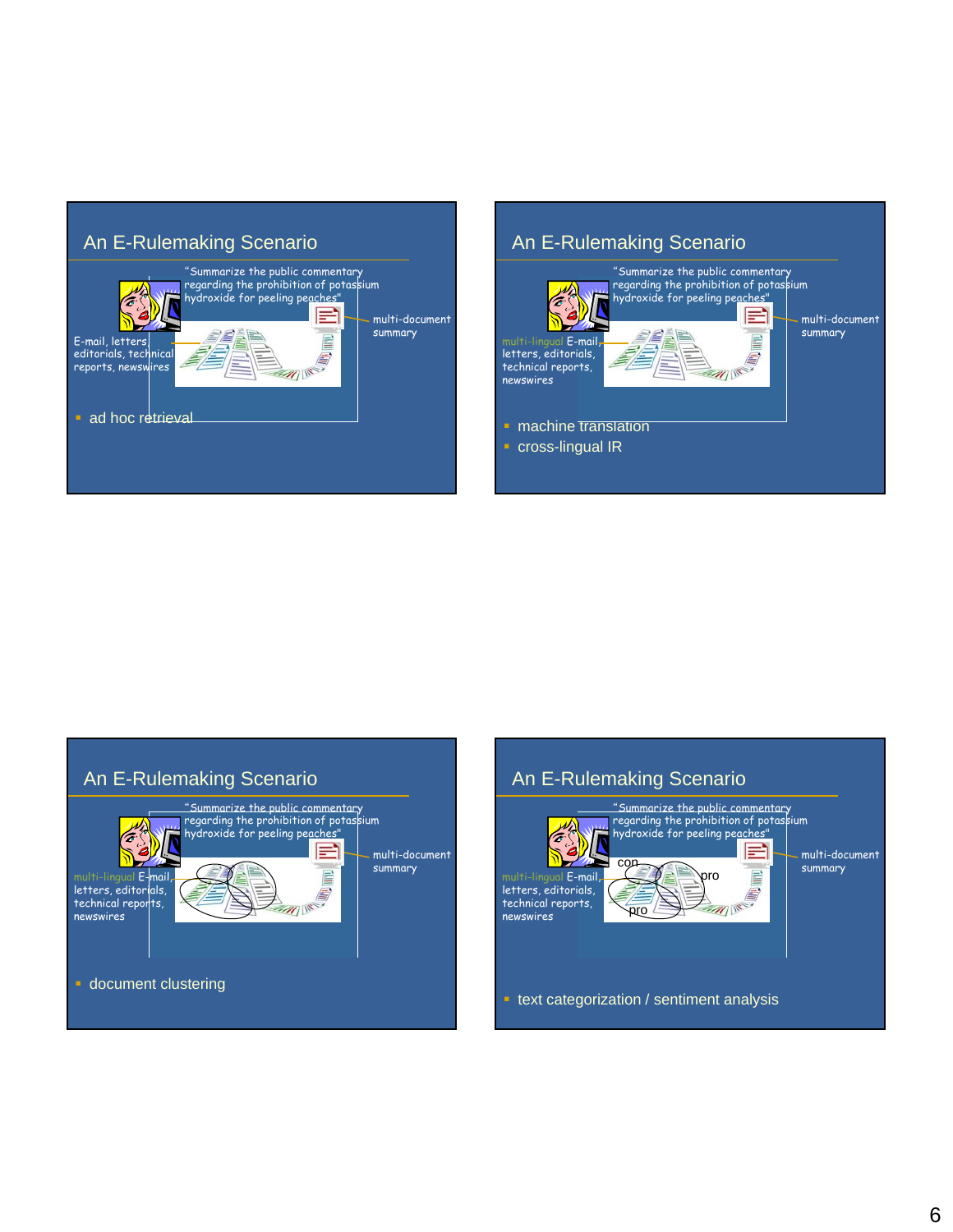

#### An E-Rulemaking Scenario "Summarize the public commentary regarding the prohibition of potassium MÀ hydroxide for peeling peaches' ℶ E multi-document con summary multi-lingual E-mail, pro Ë  $\overline{C}$ letters, editorials, technical reports, pro newswires commenter: **J. Dougherty** organization: Stonyfield Farms opinion: pro reason: "potentially dangerous • multi-document summarization chemical"



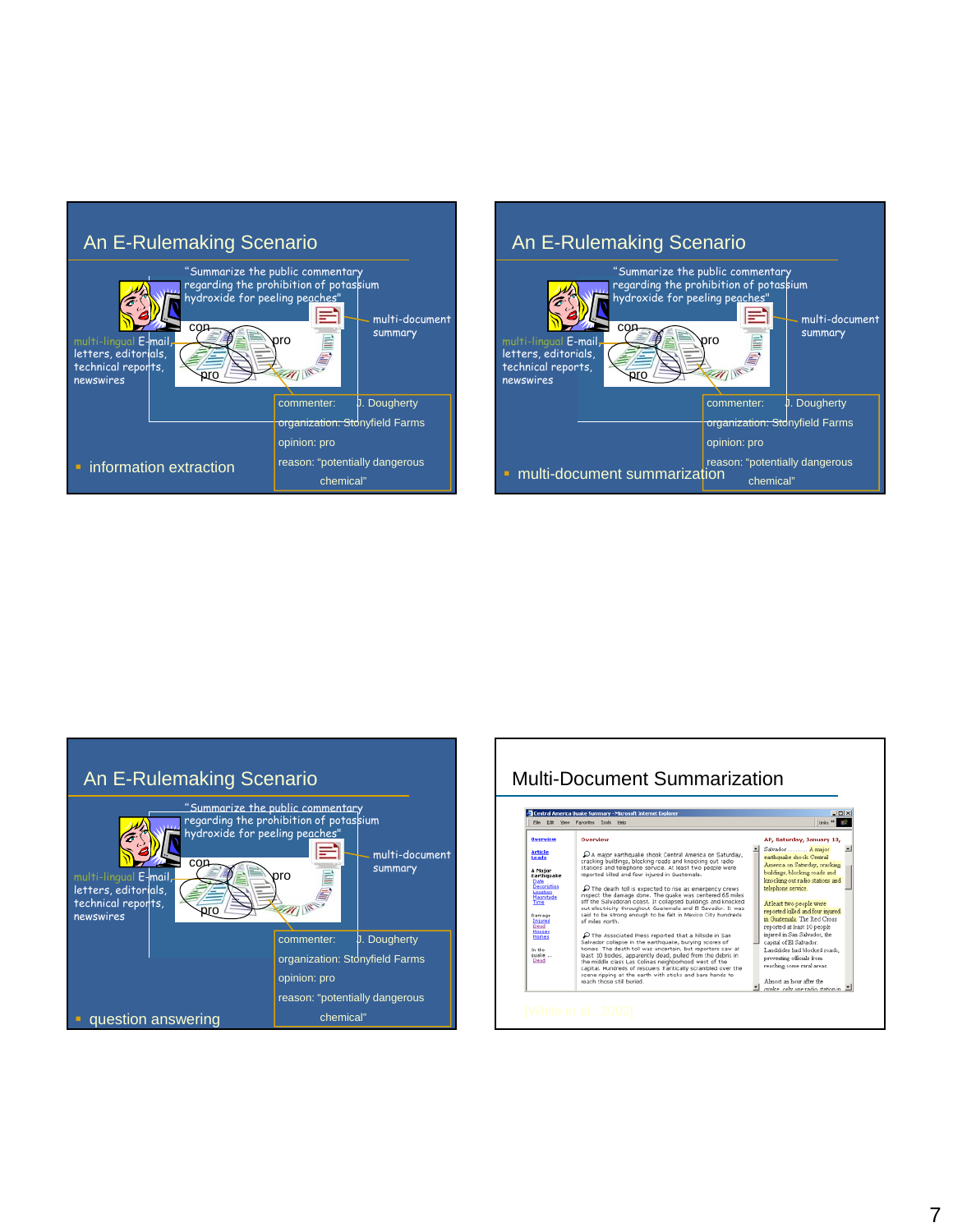# Multi-Document Summarization

#### **Biographical summary**

cmulti size="100" doczett"d102e";<br>(04/26/1989) <u>Lucille Ball, a gifted comedienne who brought laughter to milions.</u><br>(04/26/1989) <u>Lucille Ball, the leggy showgirl, wodel and B-grade movie queen whose<br>pumplin-colored hair </u>

Figure 3. Example biography summary for topic 102, "Lucille Ball".

#### Big Issues in IR

- Relevance
	- *Retrieval models* define a view of relevance
	- *Ranking algorithms* used in search engines are based on retrieval models

We will cover these...

#### Big Issues in IR

- **Evaluation** 
	- Long tradition of using empirical procedures and measures to compare system output with user expectations
	- Typically use *test collection* of documents, queries, and relevance judgments

» Most commonly used are TREC collections We will cover these...

#### Big Issues in IR

- **Users and Information Needs** 
	- Search evaluation is user-centered
	- Keyword queries are often poor descriptions of actual information needs
	- Interaction and context are important for understanding user intent
	- Query refinement techniques such as *query expansion*, *query suggestion*, *relevance feedback* improve ranking
	- We will cover these...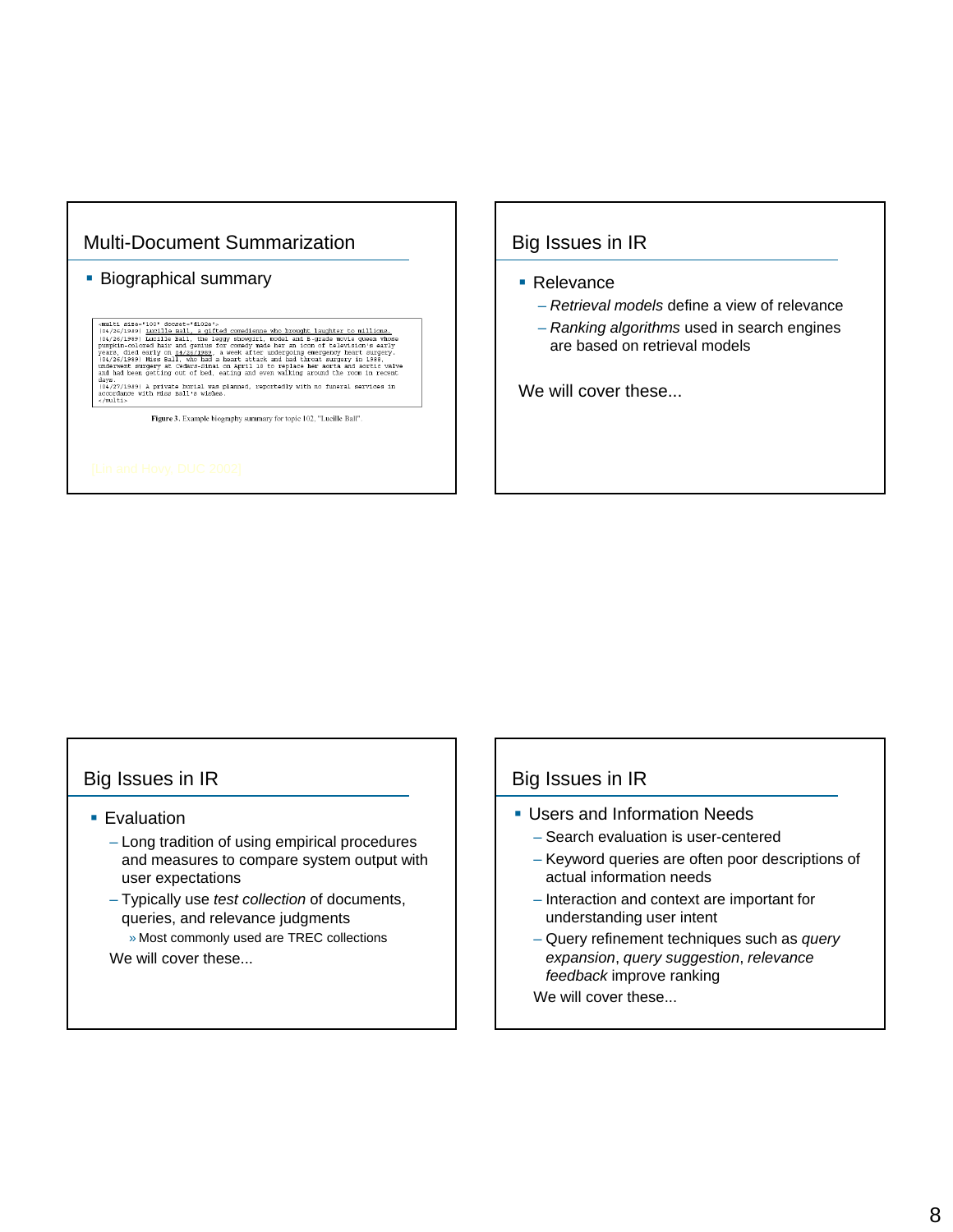## IR and Search Engines

- A **search engine** is the practical application of information retrieval techniques to large scale text collections
- Web search engines are best-known examples, but many others
	- *Open source* search engines are important for research and development » e.g., Lucene, Lemur/Indri, *Galago*
- **Big issues include main IR issues but also** some others



#### Course Goals

- To help you to understand search engines, evaluate and compare them, and modify them for specific applications
- **Provide broad coverage of the important** issues in information retrieval and search engines
	- includes underlying (mathematical) models and current research directions

#### Reference Material

- No specific required text book
- Many lectures are derived from these sources – Croft, Metzler and Strohman, Search Engines:
	- Information Retrieval in Practice, Pearson, 2010. – Christopher D. Manning, Prabhakar Raghavan and Hinrich Schütze, An introduction to information
		- retrieval. Cambridge University Press, 2008.